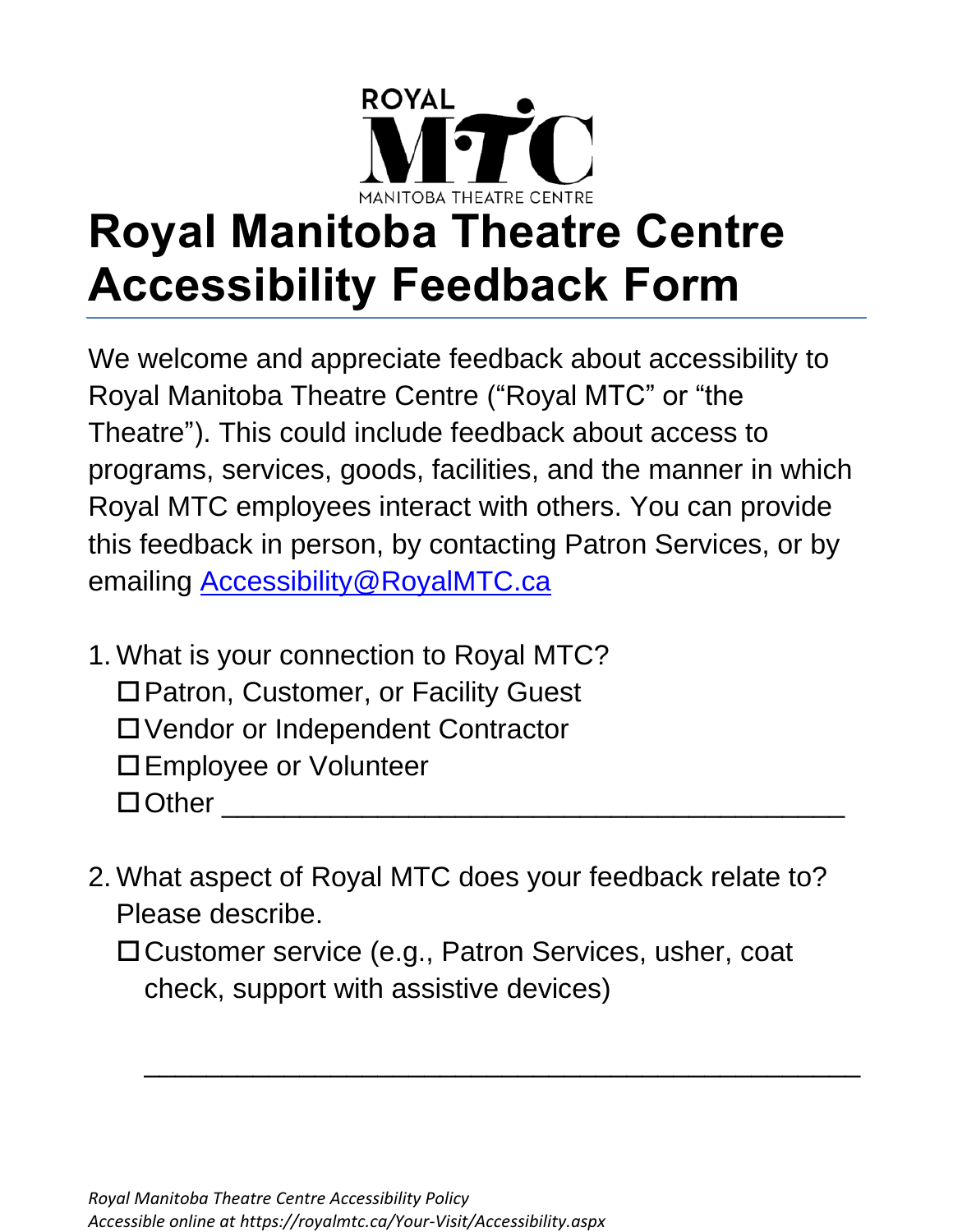$\square$  Information or communication (e.g., ticket sales, performance programs)

Facility (e.g., John Hirsch Mainstage, Tom Hendry Warehouse)

\_\_\_\_\_\_\_\_\_\_\_\_\_\_\_\_\_\_\_\_\_\_\_\_\_\_\_\_\_\_\_\_\_\_\_\_\_\_\_\_\_\_\_\_\_\_

\_\_\_\_\_\_\_\_\_\_\_\_\_\_\_\_\_\_\_\_\_\_\_\_\_\_\_\_\_\_\_\_\_\_\_\_\_\_\_\_\_\_\_\_\_\_

\_\_\_\_\_\_\_\_\_\_\_\_\_\_\_\_\_\_\_\_\_\_\_\_\_\_\_\_\_\_\_\_\_\_\_\_\_\_\_\_\_\_\_\_\_\_

\_\_\_\_\_\_\_\_\_\_\_\_\_\_\_\_\_\_\_\_\_\_\_\_\_\_\_\_\_\_\_\_\_\_\_\_\_\_\_\_\_\_\_\_\_\_

Website

□ Other

- 3. Were you able to access what you needed or wanted to?  $\Box$  Yes  $\Box$ No
	- □ Partially
- 4. If you responded No or Partially and experienced difficulty accessing information, goods, services, or facilities at Royal MTC, please describe the problem or barrier you encountered.

\_\_\_\_\_\_\_\_\_\_\_\_\_\_\_\_\_\_\_\_\_\_\_\_\_\_\_\_\_\_\_\_\_\_\_\_\_\_\_\_\_\_\_\_\_\_\_\_